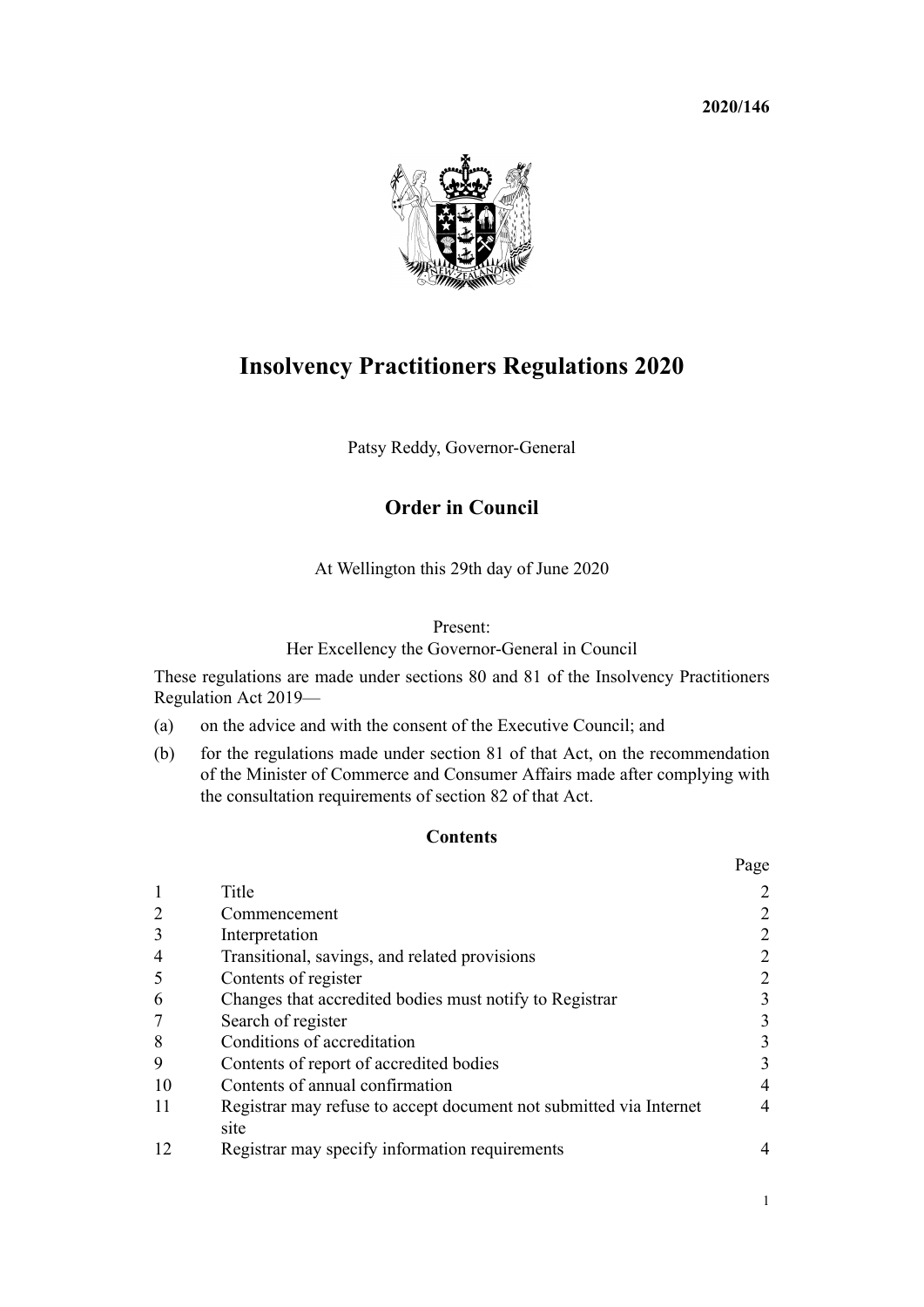<span id="page-1-0"></span>

| r 1 |        | <b>Insolvency Practitioners Regulations 2020</b>                   | 2020/146       |
|-----|--------|--------------------------------------------------------------------|----------------|
| 13  | Fees   |                                                                    | $\overline{4}$ |
| 14  | Levies |                                                                    | $\overline{4}$ |
|     |        | <b>Schedule 1</b><br>Transitional, savings, and related provisions | 5              |
|     |        | <b>Schedule 2</b><br><b>Fees</b>                                   | 5              |
|     |        | <b>Schedule 3</b><br><b>Levies</b>                                 | 5              |

## **Regulations**

### **1 Title**

These regulations are the Insolvency Practitioners Regulations 2020.

### **2 Commencement**

These regulations come into force on 1 September 2020.

### **3 Interpretation**

In these regulations, unless the context otherwise requires,—

**Act** means the [Insolvency Practitioners Regulation Act 2019](http://legislation.govt.nz/pdflink.aspx?id=LMS205513)

**leviable event**, in respect of a person specified in column 1 of [Schedule 3](#page-4-0), means the event specified for that person in column 2 of that schedule

**New Zealand Business Number** means the number allocated to an entity under the [New Zealand Business Number Act 2016.](http://legislation.govt.nz/pdflink.aspx?id=DLM6431501)

#### **4 Transitional, savings, and related provisions**

The transitional, savings, and related provisions (if any) set out in [Schedule 1](#page-4-0) have effect according to their terms.

#### **5 Contents of register**

In addition to the information specified in section  $30(1)(a)$  to (j) of the Act, the register must contain the following information about each licensed insolvency practitioner:

- (a) the practitioner's business email address and Internet site address (if any):
- (b) the practitioner's firm's email address and Internet site address (if any):
- (c) the practitioner's firm's New Zealand Business Number (if any):
- (d) the country, state, or territory in which the practitioner is ordinarily resident:
- (e) the registration number assigned by the Registrar to the practitioner.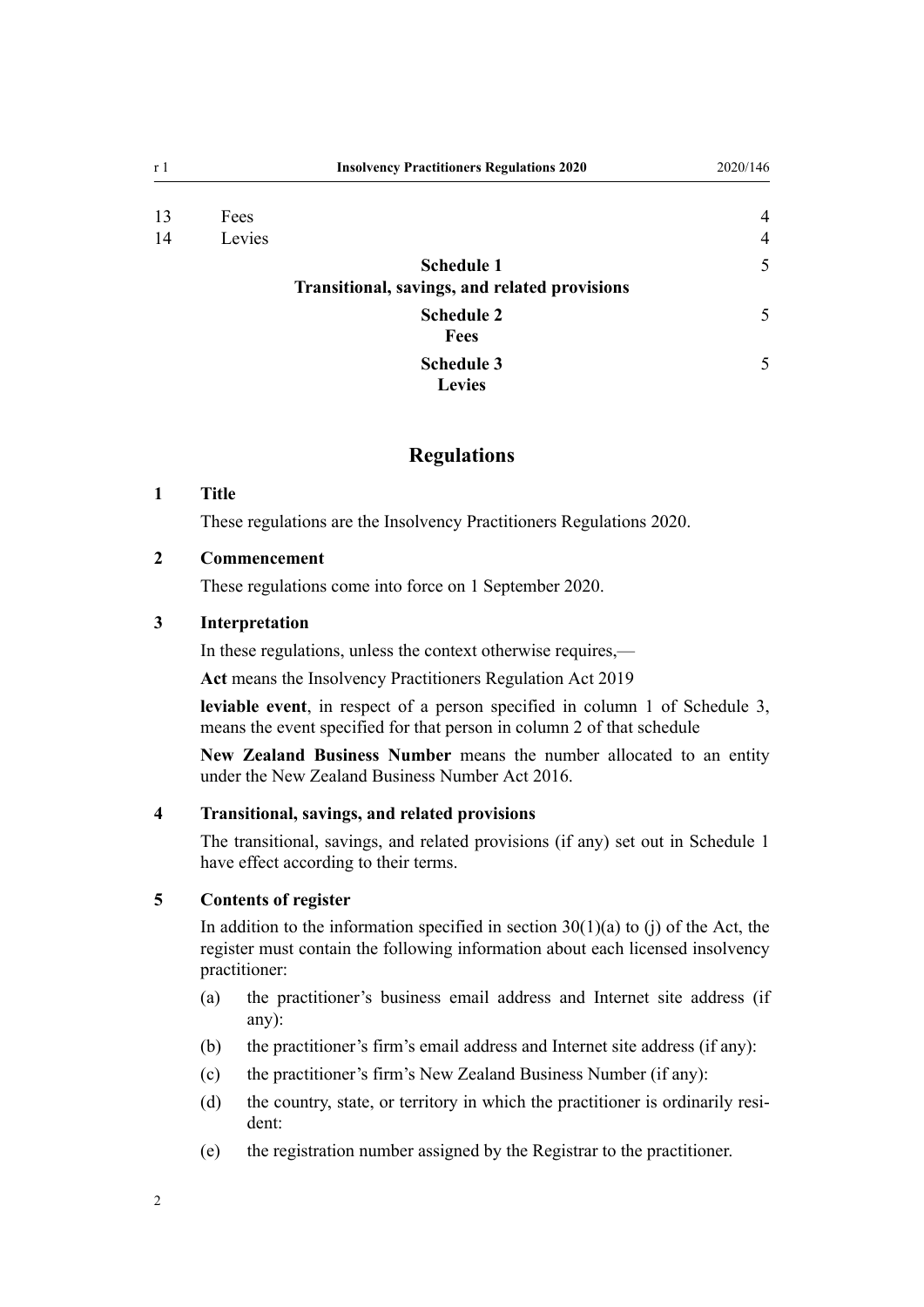#### <span id="page-2-0"></span>**6 Changes that accredited bodies must notify to Registrar**

In accordance with [section 31](http://legislation.govt.nz/pdflink.aspx?id=LMS205612) of the Act, an accredited body must notify the Registrar of any change to any of the information relating to an insolvency practitioner that is described in—

- (a) sections  $30(1)(a)$ , (e), (g), (h), and (j) of the Act:
- (b) regulation  $5(a)$  to (e).

#### **7 Search of register**

In addition to the criteria specified in section  $33(2)(a)$  to (d) of the Act, the register may be searched by reference to—

- (a) the New Zealand Business Number of a practitioner's firm (if any):
- (b) the country, state, or territory in which the practitioner is ordinarily resident:
- (c) the registration number assigned by the Registrar to the practitioner:
- (d) whether the practitioner's licence is suspended, cancelled, expired, or current.

#### **8 Conditions of accreditation**

In addition to the conditions specified in section  $35(2)(a)$  to (c) of the Act, a person (or 2 or more persons acting jointly together) may be accredited as an accredited body subject to—

- (a) conditions relating to the accredited body's ongoing compliance with any minimum standards for accreditation prescribed by the Registrar under [section 22\(1\)](http://legislation.govt.nz/pdflink.aspx?id=LMS205601) of the Act:
- (b) conditions relating to the resources, financial position, and financial stability of the accredited body:
- (c) conditions to ensure that the accredited body's governance and organisational structures are adequate and effective.

## **9 Contents of report of accredited bodies**

In addition to the matters set out in section  $37(2)(b)(i)$  and (ii) of the Act, the report of an accredited body must contain—

- (a) the most recent audited financial statements of the accredited body; and
- (b) an assessment by the accredited body of—
	- (i) the extent to which its regulatory systems are adequate and effective; and
	- (ii) whether it has allocated sufficient resources to ensure that its regulatory systems are, and will continue to be, adequate and effective; and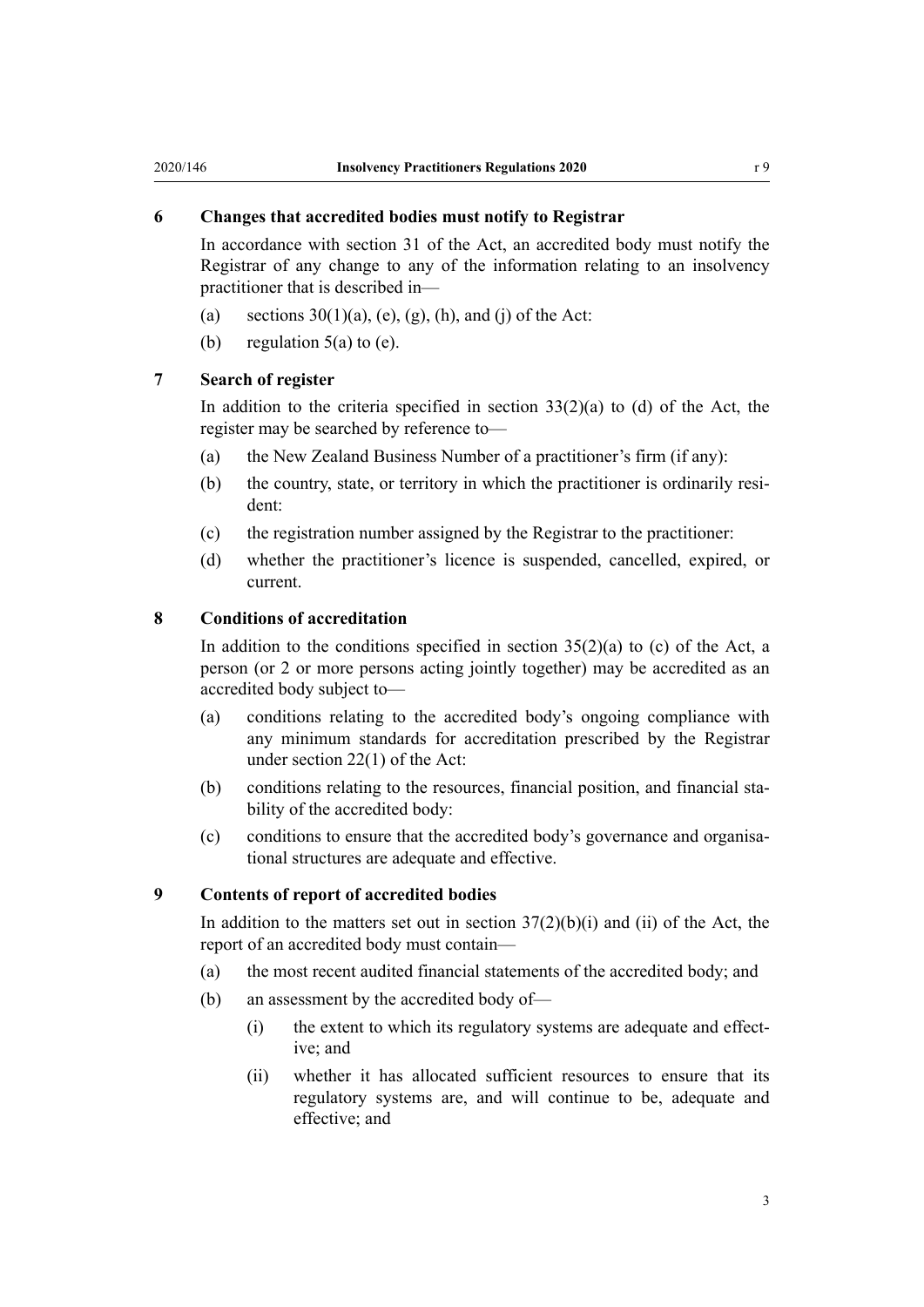<span id="page-3-0"></span>(c) information relating to any material changes to the accredited body's governance and organisational structures.

#### **10 Contents of annual confirmation**

- (1) For the purpose of [section 37\(3\)\(c\)](http://legislation.govt.nz/pdflink.aspx?id=LMS205619) of the Act, the annual confirmation of an accredited body must contain or be accompanied by a summary of—
	- (a) the number of licence applications received by the accredited body in the year; and
	- (b) the number of complaints received by the accredited body in the year and the nature of those complaints; and
	- (c) any disciplinary action taken against practitioners by the accredited body in the year.
- (2) In subclause (1), **the year** is the year to which the annual confirmation relates.

#### **11 Registrar may refuse to accept document not submitted via Internet site**

For the purpose of [section 78\(b\)](http://legislation.govt.nz/pdflink.aspx?id=LMS205683) of the Act, the Registrar may refuse to accept a document under the Act if the document is not submitted electronically via the Internet site on which the register is kept.

#### **12 Registrar may specify information requirements**

The Registrar may specify any of the matters set out in section  $80(1)(d)$  of the Act.

#### **13 Fees**

- (1) A person or body specified in column 1 of [Schedule 2](#page-4-0) must pay the fee specified in that table for the person or body.
- (2) The fee must be paid—
	- (a) at the time of the event specified in column 3 of [Schedule 2](#page-4-0) for the person or body; and
	- (b) to the Registrar (but *see* [section 9\(2\)\(b\) and \(3\)](http://legislation.govt.nz/pdflink.aspx?id=LMS205578) of the Act in relation to the licence registration fee).
- (3) The fees set out in the table in [Schedule 2](#page-4-0) are exclusive of any goods and services tax payable.

#### **14 Levies**

- (1) A person specified in column 1 of [Schedule 3](#page-4-0) at the time of a leviable event must pay the levy specified for the event.
- (2) The levy must be paid—
	- (a) at the time of the leviable event; and
	- (b) to the Registrar.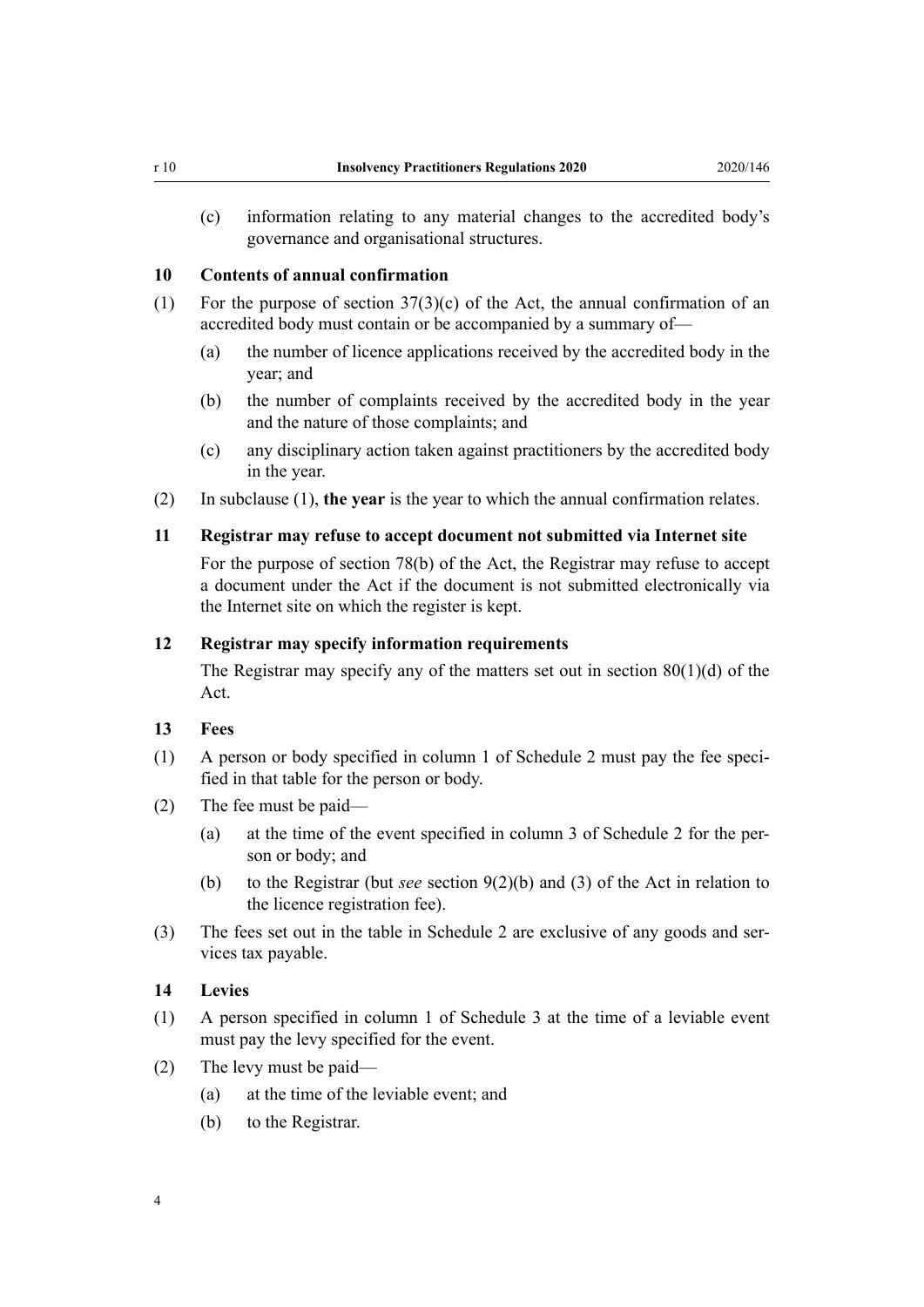<span id="page-4-0"></span>(3) The levies set out in the table in Schedule 3 are exclusive of any goods and services tax payable.

# **Schedule 1 Transitional, savings, and related provisions**

[r 4](#page-1-0)

[r 13](#page-3-0)

[r 14](#page-3-0)

# **Part 1**

## **Provisions relating to these regulations as made**

There are no transitional, savings, or related provisions relating to these regulations as made.

# **Schedule 2 Fees**

| Column 1                                                                                 | Column 2                    | Column 3                             | Column 4                                                                                                   |
|------------------------------------------------------------------------------------------|-----------------------------|--------------------------------------|------------------------------------------------------------------------------------------------------------|
| Fee payer                                                                                | Fee                         | When fee payable                     | Amount (\$)                                                                                                |
| Person who applies for a<br>licence under section 9 of<br>Act                            | Licence registration<br>fee | Making the application               | 165.00                                                                                                     |
| Accredited body that sup-<br>plies annual confirmation<br>under section 37 of the<br>Act | Annual confirmation<br>fee  | Supplying the annual<br>confirmation | 105.00 per practitioner<br>on the register at time.<br>of confirmation to<br>which confirmation<br>relates |

# **Schedule 3 Levies**

| Column 1                                                                                                       | Column 2                    | Column 3    |  |
|----------------------------------------------------------------------------------------------------------------|-----------------------------|-------------|--|
| Levy payer                                                                                                     | Leviable event              | Amount (\$) |  |
| Person who makes an application to register a<br>company under section 12 of the Companies Act<br>1993         | Making the application      | 1.00        |  |
| Person who provides an annual return for regis-<br>tration under section $214(1)$ of the Companies<br>Act 1993 | Providing the annual return | 1.00        |  |

Michael Webster, Clerk of the Executive Council.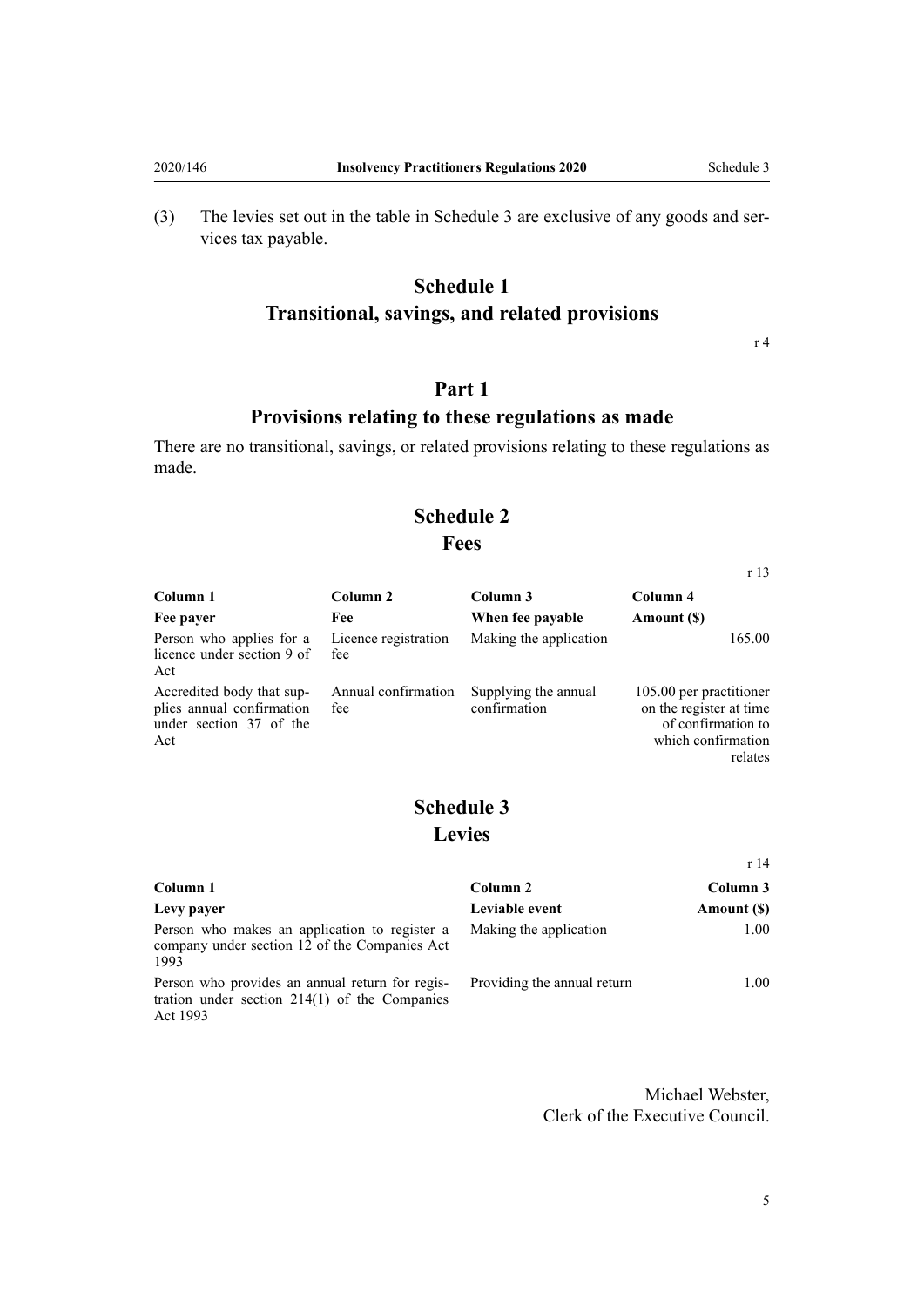### **Explanatory note**

*This note is not part of the regulations, but is intended to indicate their general effect.*

These regulations are made under the [Insolvency Practitioners Regulation Act 2019](http://legislation.govt.nz/pdflink.aspx?id=LMS205513) (the **Act**). They come into force on 1 September 2020.

The Act provides for the regulation of insolvency practitioners. Under the Act, insolvency practitioners are required to hold a licence and to have certain details recorded in a searchable register, maintained by the Registrar of Companies. Accredited bodies (that is, bodies accredited by the Registrar) have the role of assessing applications for licences and for issuing them. Most of the provisions of the Act will come into force on 1 September 2020.

The regulations prescribe the following matters that supplement the provisions of the Act:

- information that must be contained in the register of licensed insolvency practitioners (*[regulation 5](#page-1-0)*):
- information about an insolvency practitioner that, if the information changes, the accredited body must notify the changes to the Registrar (*[regulation 6](#page-2-0)*):
- the criteria by which the register may be searched (*[regulation 7](#page-2-0)*):
- conditions that apply to the accreditation of a person (or 2 or more persons acting jointly together) as an accredited body (*[regulation 8](#page-2-0)*):
- information that an accredited body must include in the report that it must supply to the Registrar under [section 37\(2\)](http://legislation.govt.nz/pdflink.aspx?id=LMS205619) of the Act (*[regulation 9](#page-2-0)*):
- information that an accredited body must include in the annual confirmation that it must supply to the Registrar under [section 37\(3\)](http://legislation.govt.nz/pdflink.aspx?id=LMS205619) of the Act (*[regulation](#page-3-0) [10](#page-3-0)*):
- a requirement to submit documents electronically via the Internet site on which the register is kept (*[regulation 11](#page-3-0)*).

The regulations also—

- empower the Registrar to specify various things about the way in which information must be supplied or made available under the Act (including the format and medium for supplying information or making information available) (*[regu](#page-3-0)[lation 12](#page-3-0)*):
- prescribe the fees payable by a person applying for an insolvency practitioner's licence or by an accredited body in respect of the supply of the annual confirmation under [section 75\(3\)](http://legislation.govt.nz/pdflink.aspx?id=LMS205679) of the Act (*[regulation 13](#page-3-0)* and *[Schedule 2](#page-4-0)*):
- prescribe the levies payable in respect of an application to register a company or to register an annual return for a company under the [Companies Act 1993](http://legislation.govt.nz/pdflink.aspx?id=DLM319569) (*[regulation 14](#page-3-0)* and *[Schedule 3](#page-4-0)*).